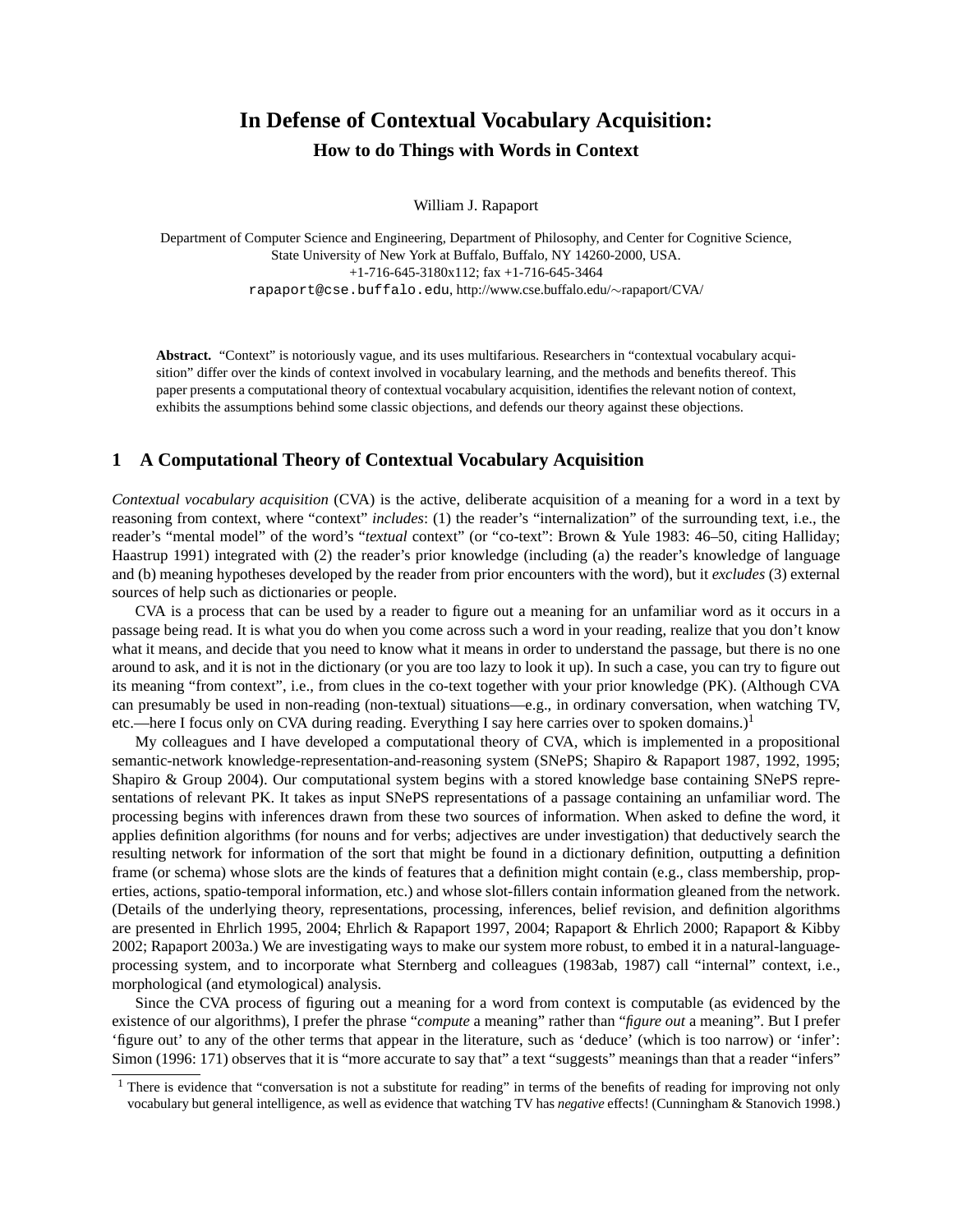meanings from it. I especially dislike "guess a meaning", with its connotation of randomness, as well as for its lack of guidance for readers doing CVA (see §2.2, below). However, since many of my non-computer-science colleagues find my use of the phrase "the reader computes a meaning" to be awkward at best, I shall refrain from using it too often, reverting to "figures out". (But what I mean in such contexts by 'figures out' is "computes"!)

Our research group, which includes reading educators, is exploring ways to apply our methods to the development of what we hope will be a better pedagogical curriculum than the current state of the art for teaching CVA to readers. To this end, we have been studying the CVA literature from a variety of disciplines that, generally speaking, seem to ignore each other's literature (including computational linguistics, reading education, second-language education, and psychology; see Rapaport 2004 for a bibliography).

Two often-cited papers by reading scientists (Beck et al. 1983; Schatz & Baldwin 1986) have claimed that not only are certain contexts less than useful for doing CVA, but that most "natural" contexts (as opposed to artificial, "pedagogical" contexts) are not helpful at all. However, a careful examination of their arguments points up several assumptions behind these claims that are inconsistent with our computational theory of CVA. Thus, their objections do not apply to our theory.

## **2 Are All Contexts Created Equal?**

In a paper subtitled "All Contexts Are Not Created Equal", Beck et al. (1983) present four prototypical kinds of contexts along a "continuum" (178; see  $\S2.5$ , below). Their main claim is that "it is not true that every context is an appropriate or effective instructional means for vocabulary development" (177). In this section, we examine their paper carefully to discern their assumptions and to see where our approach agrees and disagrees with theirs.

### **2.1 The Role of Prior Knowledge**

Beck et al. begin by pointing out that "the context that surrounds a word in text can give *clues* to *the word's meaning*" (177, my emphases). But a passage is not a clue without some other information to interpret it as a clue ('clue' is a relative term).<sup>3</sup> Therefore:

#### **Implication A1**

The clues in the text need to be supplemented with other information in order for a meaning to be figured out.

*This supplemental information must be supplied by the reader's PK.* Such PK (better: such prior *beliefs*, since what the reader believes need not be true) might include general "world" or cultural knowledge (Hirsch 1987, 2003), "commonsense" knowledge (Lenat 1995), specialized "domain" knowledge, and it might or might not include the "background" knowledge that the author assumes that the reader will have: The author "is counting on [the] ... words [in the text] evoking somewhat the same associations in the reader's mind as are present in his [*sic*] own mind. Either he has some sense of what his readers know or he assumes that their knowledge stores resemble his" (Simon 1996: 171). However, not all of the reader's PK may be consciously available at the time of reading. More importantly, each reader will bring to bear upon his or her interpretation of the text *idiosyncratic* PK. (See, e.g., Dulin 1969, Garnham & Oakhill 1990; Hobbs 1990 argues that a text's meaning is a function of both the text *and* the reader's mind).<sup>4</sup>

The "context" that the reader uses to figure out a word's meaning is not just the *textual* context, but a *wider* context consisting of the reader's available PK "integrated" with the reader's "internalization" (or "mental model") of the cotext (though not necessarily in Johnson-Laird's (1983) sense). Its integration with the reader's PK will involve belief revision: new beliefs added by inference and old beliefs withdrawn in the face of new evidence. The new beliefs would be inferred as conclusions from arguments in which at least one premise comes from the internalized co-text and at least one premise comes from PK. Typically, withdrawn beliefs are PK beliefs that are inconsistent with co-text propositions. (For further discussion of co-text, PK, and belief revision, see Rapaport 2003a.) In what follows, except

 $<sup>2</sup>$  All page references in this section will be to Beck et al. 1983, unless otherwise noted.</sup>

<sup>&</sup>lt;sup>3</sup> I owe this observation to my colleague J.-P. Koenig.

<sup>4</sup> This phenomenon seems akin to a similar one in the area of (visual) perception: Whether an object is seen as white is a function not only of the object in its environment but also of the perceiver's state of adaptation. If the perceiver has been in a red environment and has, accordingly, visually adapted to red, then an object that looks white to that perceiver will look red to someone entering the red environment from a white environment (Webster 2004).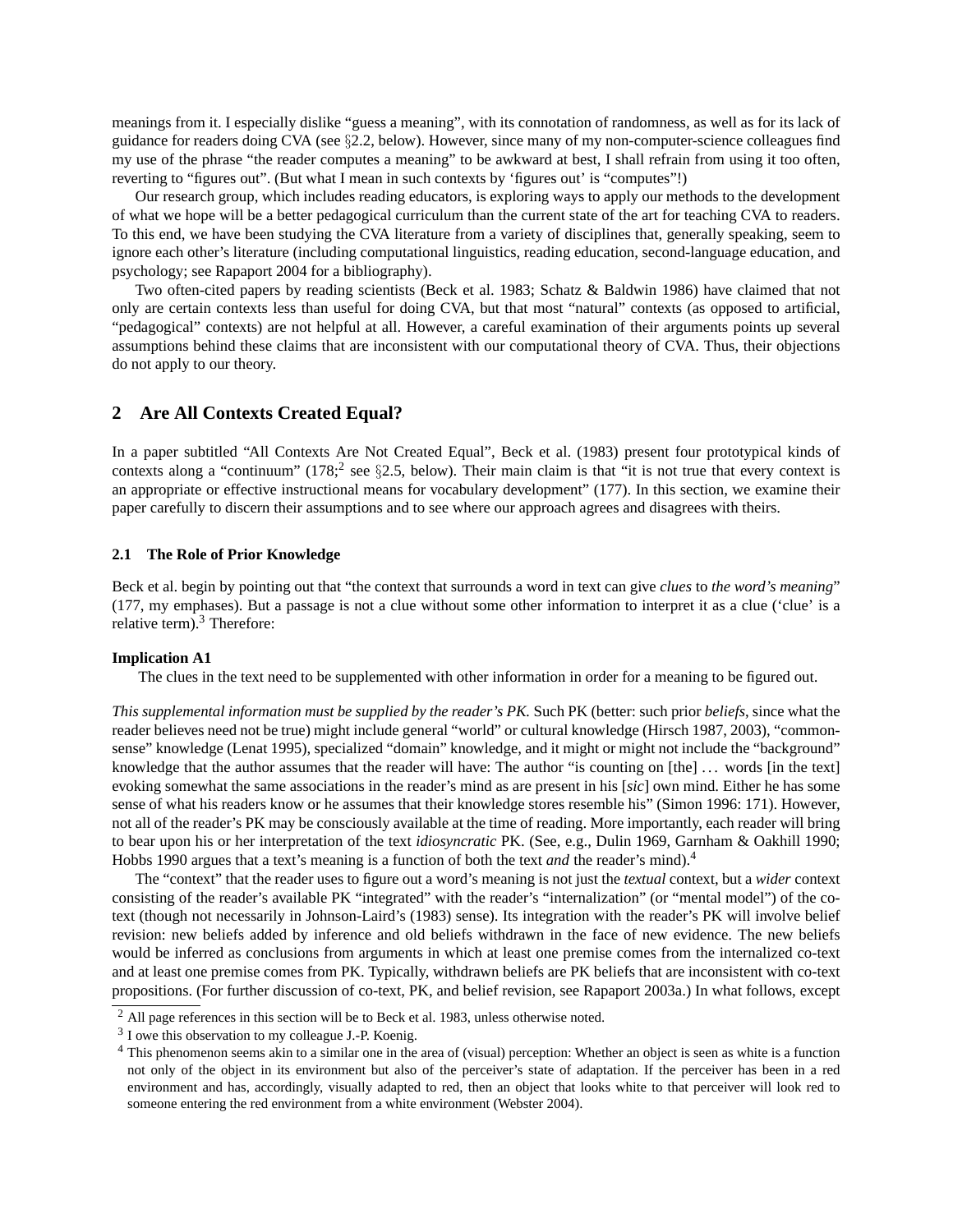when quoting, I will use 'co-text' or 'textual context' to refer to the text surrounding an unfamiliar word, reserving 'context' or 'wide context' to refer to the reader's "internalized" co-text "integrated" with the reader's PK.

The reader's internalization of the text involves some interpretation (e.g., resolving pronoun anaphora) or the immediate and unconscious drawing of an inference (e.g., that the pronoun 'he' refers back to a male or that 'John' is a proper name typically referring to a male human) (cf. Garnham & Oakhill 1990: 383). Consider the following natural passage (currently being analyzed by our research group):

The archives of the medical department of Lourdes are filled with *dossiers* that detail well-authenticated cases of what are termed miraculous healings. (Murphy 2000: 45; my italics.)

Is this to be understood as saying (a) that the archives are filled with dossiers, and that *these dossiers* detail cases of miraculous healings? Or is it to be understood as saying (b) that the archives are filled with dossiers, and *dossiers in general* are things that detail cases of miraculous healings? The difference in interpretation has to do with whether "detail  $\ldots$  miraculous healings" is a restrictive relative clause (case (a)) or a non-restrictive relative clause (case (b)). Now, arguably, it should be understood as in (a); otherwise, the author should have written, 'The archives are filled with dossiers, which detail miraculous healings". But a reader might not be sensitive to this distinction (preferably indicated by 'that' *without* preceding comma vs. 'which' *with* preceding comma). The notion of misinterpretation cuts both ways: The author might not be sensitive to it, either, and might have written it one way though intending the other. It makes a difference for CVA. A reader who is unfamiliar with 'dossier' might conclude from the restrictive interpretation that a dossier is something found in an archive and that these particular dossiers detail miraculous healings, whereas a reader who internalized the non-restrictive interpretation might conclude that a dossier is something found in an archive that (necessarily) details miraculous healings. (We have, in fact, anecdotal evidence that at least some readers of this passage do interpret it in the latter way.)

Or consider how even a common word can mean different things to different people: In some dialects of Indian English, something that looks like a sofa, even if it sits only one person, is a 'sofa', while it is a 'chair' or 'recliner' in American English. Thus, two fluent English speakers might interpret a passage containing the word 'sofa' rather differently: The text is the same in both cases, but the readers' *internalized* texts will be quite different.<sup>5</sup>

It can also involve *mis*interpretation (cf. Garnham & Oakhill 1990: 387ff), even simple misreading: I read the sign on a truck parked outside one of our university cafeterias, where food-delivery trucks usually park, as "Mills Wedding and Specialty Cakes". Why had I never heard of this local bakery? Why might they be delivering a cake? So I re-read the truck's sign more carefully. It actually said, "Mills Welding and Specialty Gases"!

Another modifying influence, perhaps related to misreading, stems from reading difficulties that might circumscribe the amount of co-text that the reader can understand and therefore integrate into his or her mental model. Stanovich 1986 (2000: 467) notes that we must "distinguish the nominal context (what is on the page) from the effective context (what is being used by the reader)".

#### **2.2 Do Words Have Unique Meanings?**

The assumption—inconsistent with our theory—underlying Beck et al.'s use of the phrase 'the word's meaning' is:

#### **Assumption A2** A word has a *unique* meaning.

The definite description '*the* word's meaning' or '*the* meaning of a word' is ubiquitous in the literature on reading, vocabulary learning, and semantics. It is hard to avoid its use, but worth the effort, for it incorrectly suggests that a word has a unique meaning. To be charitable, we could say that what's normally intended by this phrase is "the meaning of a word *in the present context*": As Deighton (1959) observed, "context always *determines* the meaning of a word, it does not always *reveal* it" (cited in Schatz & Baldwin 1986: 451). But it follows from our observations about implication A1 (that textual clues need to be supplemented with other information) that the reader will supplement the co-text with idiosyncratic PK, and, consequently, each reader will interpret the word slightly differently. Of course, on this reading, Deighton is still essentially correct: Wide context—understood as the reader's internalized co-text integrated via belief revision with that reader's PK—determines *a* meaning for the word, though it requires further processing to reveal that meaning.

<sup>5</sup> Shakthi Poornima, personal communication.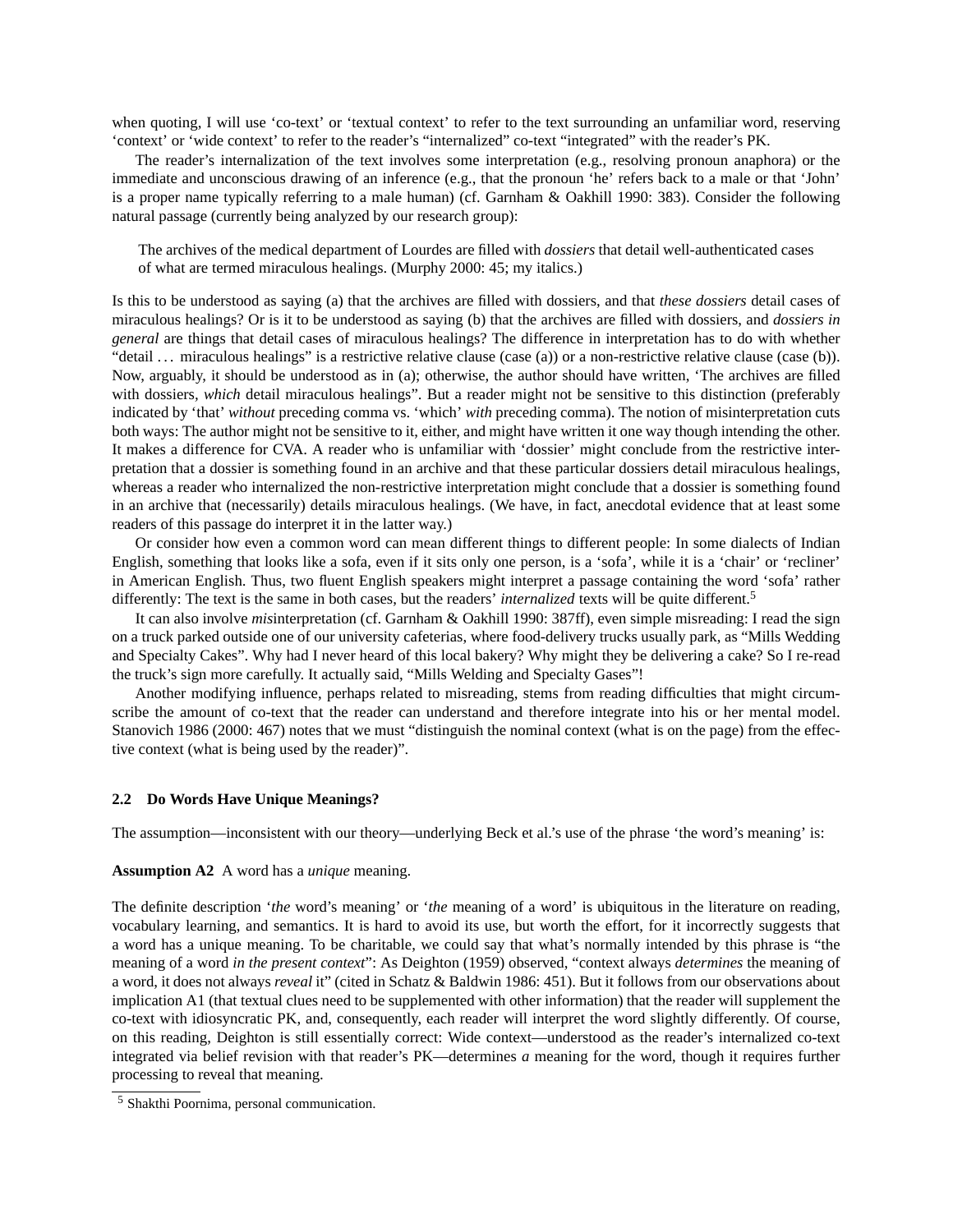The need for further processing underlies Johnson-Laird's (1987) observation that we don't store definitions, even of words we understand. It also undercuts pedagogical strategies for CVA that instruct the reader merely to "guess" the meaning (e.g., Clarke & Nation 1980, Nation & Coady 1988). Nation (2001: 257) even boasts that his guessing strategy "does not draw on background content knowledge" since "linguistic clues will be present in every context, background clues will not". But background knowledge (or PK) is essential and is always used;' it is, in fact, unavoidable, even in Nation's own strategy: Where he says "Guess" (the entire step 4 in Nation's 5-part strategy!), he must in fact mean "make an educated guess", i.e., an inference, but that inference must rely on more premises than merely what is explicit in the text; such premises come from PK. (For further discussion of the essential role of PK, see, e.g., Anderson 1984. On so-called "missing" premises, see Singer et al. 1990, Suh & Trabasso 1993, Rapaport 2003a.)

#### **2.3 Do Words Have Correct Meanings?**

There is a closely related assumption that many authors make:

**Assumption A3** There is such a thing as "the *correct* meaning of a word" (in a given context).

For instance, Beck et al. comment that "even the appearance of each target word in a strong, directive context [i.e., a context conducive to figuring out "a correct meaning"] is far from sufficient to develop *full knowledge* of word meaning" (180, my emphasis).

Perhaps what is meant by the "correct" meaning is that there is a certain meaning that the author intended. But if we are concerned with a word's meaning *as determined by* the reader's internalized co-text integrated with the reader's PK, then it might very well be the case that the *author's* intended meaning is *not* thus determined. Our investigations suggest that this is almost always the case. The best that can be hoped for is that a reader will be able to hypothesize or construct *a* meaning *for* the word, rather than *the* meaning *of* the word (i.e., the reader *gives* or *assigns* a meaning *to* the word). "The meaning of things lies not in themselves but in our attitudes toward them" (St. Exupery).<sup>6</sup>

If the meaning that the reader figures out *is* the intended one, so much the better. If not, has the reader then *mis*understood the text? Misunderstanding is not necessarily a bad thing: If no one ever misunderstood texts—or, at any rate, if no one ever understood texts differently from other readers or from the author's intended meaning—then there would be little need for reading instruction, literary criticism, legal scholarship, etc. (Cf. Rapaport 2002, 2003b, where it is argued, following Russell (1918), that—because of individual differences in our idiosyncratic conceptual meanings—we always *mis*understand each other. Russell, by contrast, celebrates this as being precisely the mechanism that makes conversation and the exchange of information possible.) The important question is not whether a reader can figure out the *correct* meaning of a word, but whether the reader can figure out *a* meaning for the word *that is sufficient to enable him or her to understand the text*.

The reader need not understand the text "perfectly", but merely *well enough to continue reading*. As Johnson-Laird (1987) has pointed out, we don't normally have, *nor do we need*, "full knowledge"—full, correct definitions of the words that we understand: We can understand—well enough for most purposes—the sentence "During the Renaissance, Bernini cast a bronze of a mastiff eating truffles"<sup>7</sup> without being able to define any of the terms in that sentence, as long as we have even a vague idea that, e.g., the Renaissance was some period in history, 'Bernini' is someone's name, "casting a bronze" has something to do with sculpture, bronze is some kind of (perhaps yellowish) metal, a mastiff is some kind of animal (maybe a dog), and truffles are something edible (maybe a kind of mushroom, maybe a kind of chocolate candy).

Consider the following passage that our research group is currently analyzing:<sup>8</sup>

All chances for agreement were now gone, and compromise would now be impossible; in short, an *impasse* had been reached. (Dulin 1970.)

Here is one way a reader might figure out a meaning for 'impasse' from this text: A compromise is an agreement. If all chances for agreement are gone, then agreement is impossible. So both conjuncts of the first clause say more or less the same thing. 'In short' is a clue that what follows means more or less the same as what precedes it. So, to say

<sup>6</sup> Cited by Michael Sims, *Chronicle of Higher Education* (15 August 2003): B4.

<sup>7</sup> Johnson-Laird, personal communication.

<sup>&</sup>lt;sup>8</sup> This passage comes from an article detailing possible contextual clues for CVA that can be taught in a classroom; consequently, it might be a "pedagogical", not a "natural", passage (as defined in §2.4, below).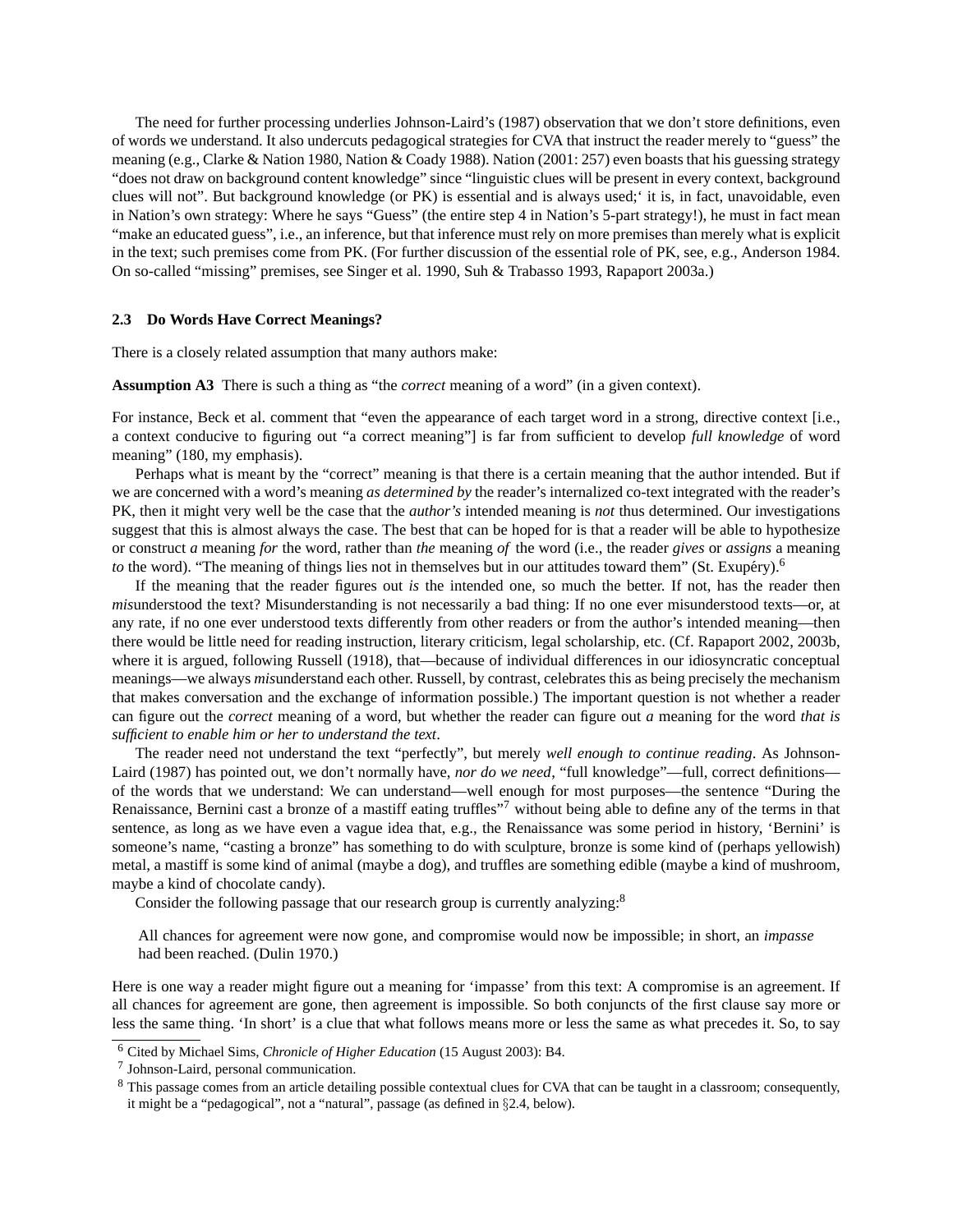that an impasse has been reached is to say that agreement is impossible. And (perhaps with a bit more plausible PK) that means that an impasse is a *dis*agreement.<sup>9</sup>

*Is* an impasse a disagreement? At least one dictionary defines it simply as a "deadlock" (Waite 1998). Suppose that "deadlock" is "the correct meaning" of 'impasse'. If the reader decides that 'impasse' means "disagreement", not "deadlock", has the reader misunderstood the passage? Consider the following scenarios:

- 1. The reader never sees the word 'impasse' again. It then hardly matters whether she has not "correctly" understood the word (though, in the case of this particular bit of CVA, she has surely figured out *a* very plausible meaning).
- 2. The reader sees the word again in a context in which "disagreement" is a plausible meaning. Since her PK now includes a belief that 'impasse' means "disagreement", this surely helps in understanding the new passage.
- 3. The reader sees the word again in a context in which "deadlock", not "disagreement", is the "best" meaning. E.g., she might read a computer science text discussing operating-system deadlocks, in which a particular deadlock is referred to as an "impasse". Here, it *might* make little sense to consider the situation as a "disagreement", so:
	- (a) The reader might decide that this occurrence of 'impasse' could not possibly mean "disagreement". Again, there are two possibilities:
		- i. She decides that she must have been wrong about 'impasse' meaning "disagreement", and she now comes to believe (say) that it means "deadlock".
		- ii. She decides that 'impasse' is polysemous, and that "deadlock" is a second meaning. (Cf. the discussion of the polysemy of the verb 'to dress', in Rapaport & Ehrlich 2000, in which it is strongly believed that to dress is to put clothes on, but from textual contexts such as "King Claudas dressed his spear before battle", it is inferred that to dress is *also* to prepare for battle.)
	- (b) Or the reader might try to reconcile the two possible meanings, perhaps by viewing deadlocks as disagreements, if only metaphorically.<sup>10</sup>

#### **2.4 Two Kinds of Textual Context**

Let us now turn to Beck et al.'s categorization of textual contexts. They are interested in using *textual* context to help *teach* "the meaning" of the word. We, however, are interested in using *wide* context to help figure out a meaning for an unfamiliar word, for the purpose of *understanding the passage* containing it. These two interests don't always coincide, especially if the former includes as one of its goals the student's ability to *use* the word. From the fact that a given co-text might not clearly convey a word's "correct" meaning, it does not follow that a useful meaning cannot be figured out from it (especially since the wider context from which a meaning is figured out includes the reader's PK and is not therefore restricted to the co-text). Some co-texts certainly provide more clues than others. The question, however, is whether all CVA is to be spurned because of the less-helpful co-texts.

The top level of Beck et al.'s classification divides all co-texts into two kinds: *pedagogical* and *natural*. The former are "specifically designed for teaching designated unknown words" (178). It will be of interest later that the only example they give of a pedagogical co-text is for a *verb* (italicized below):

All the students made very good grades on the tests, so their teacher *commended* them for doing so well. (178)

By contrast, "the author of a natural context does not intend to convey *the meaning of a word* " (178, my emphasis). Note the assumptions about unique, correct meanings at work. In contrast, and following Deighton 1959 (see §2.2, above), I would say that the author of a natural co-text *does*—no doubt, unintentionally—convey *a* meaning for the word in question. And that meaning is the only one that a reader might be expected to figure out. Beck et al. go on to observe that natural "contexts will not necessarily provide *appropriate* cues to the meaning of a particular word" (178, my emphasis). This does not mean that no cues (or clues) are provided.<sup>11</sup> It may well be that clues *are* provided for *a* meaning that helps the reader understand the passage.

<sup>9</sup> Plausibly, if agreement is *im*possible, then *dis*agreement *is* possible. And, plausibly, if reaching a goal (albeit a negative goal, viz., an impasse—whatever that is) is *also* possible (perhaps because it has happened, and whatever happens is possible), then perhaps an impasse is also a *dis*agreement. These are defeasible inferences, but they are the sort of inferences our protocols show that readers actually make. Cf. Hobbs et al. 1993 for discussion of the abductive nature of some of these inferences.

 $10$  On how CVA can be used to understand metaphor, see Badiu & Anderson 2001. On how metaphor can extend meanings, see Lakoff 1987, Rapaport 2000 and forthcoming.

<sup>&</sup>lt;sup>11</sup> Many authors write of "cues"; others, of "clues"; some (e.g., Beck et al.), of both. 'Cue' suggests a textual element that prompts the reader, perhaps unconsciously, to think of something. 'Clue' suggests a textual element that a careful reader can use to (perhaps consciously) infer something. The two terms seem to be interchangeable in the literature, but I will try to use them in the way mentioned here, except when quoting.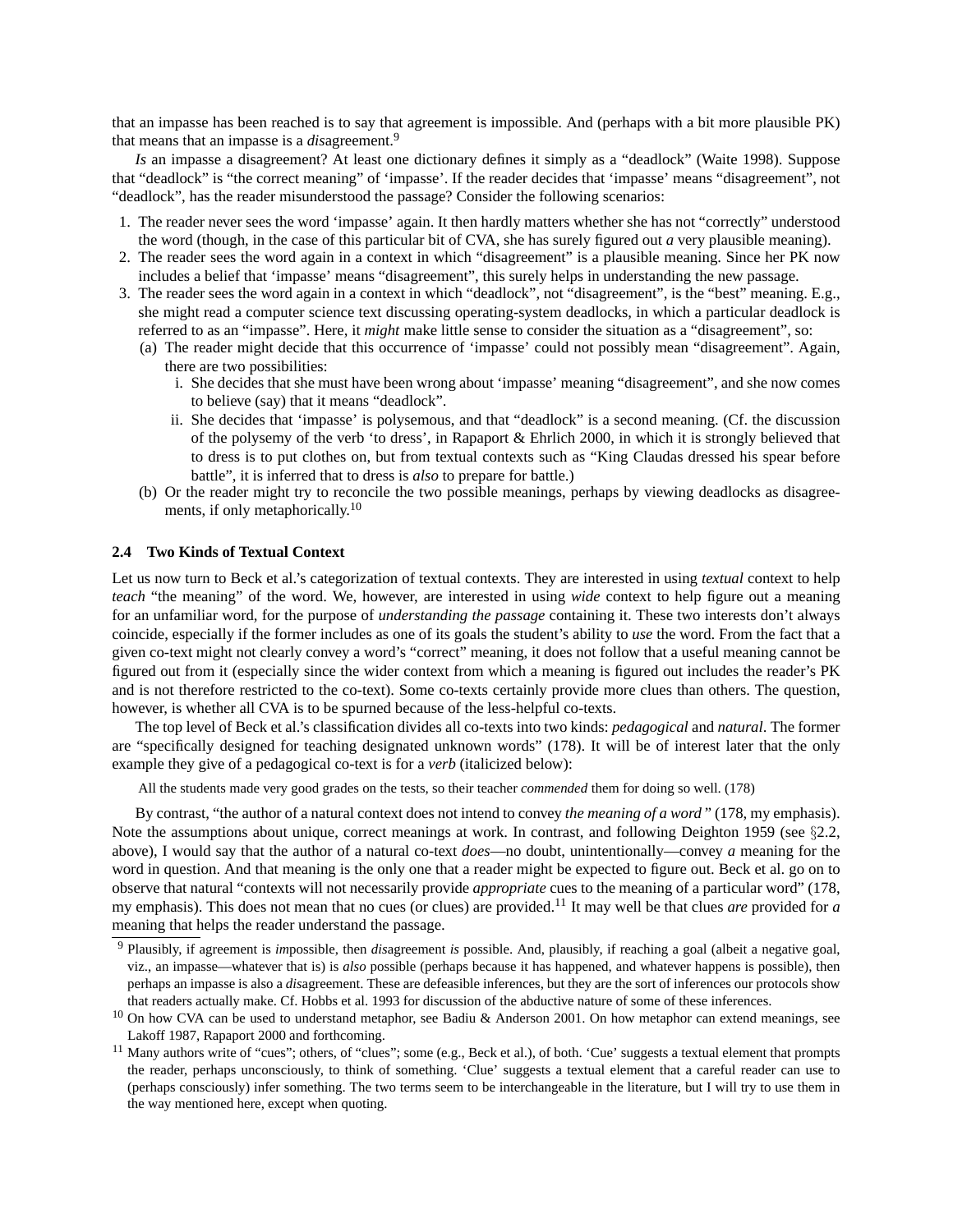Finally, note that the pedagogical-natural distinction may ultimately be hard to maintain: A passage produced for pedagogical purposes by one researcher might be taken as "natural" by another (see  $\S$ 2.6, below).

#### **2.5 Four Kinds of (Natural) Co-texts**

**Misdirective Co-texts.** Natural co-texts are divided into four categories. "At one end of our continuum are misdirective contexts, those that seem to direct the student to an *incorrect* meaning for a target word" (178, my emphasis). I am willing to believe that some co-texts are misdirective. But Beck et al.'s sole example does not inspire confidence:

Sandra had won the dance contest and the audience's cheers brought her to the stage for an encore. "Every step she takes is so perfect and graceful," Ginny said *grudgingly*, as she watched Sandra dance. (178.)

Granted, a reader might incorrectly decide from this that 'grudgingly' meant something like "admiringly". But there are three problems with this example: (1) The authors provide no evidence that this is, indeed, a natural co-text. But this is a minor matter; surely, many such allegedly misdirective co-texts could be found in nature, so to speak.

(2) If it is a natural co-text, it would be nice to see a bit more of it. Indeed, another assumption many CVA researchers make is this:

**Assumption A4** (Textual) contexts have a fixed, usually small size.

But, in the present example, there might be other clues, preceding or following this short co-text, that would rule out "admiringly". Perhaps we know or could infer from earlier or later passages that Ginny is jealous of Sandra, or that she is inclined to ironic comments. Strictly speaking, one could logically infer from this passage a disjunction of possible meanings of 'grudgingly' and later rule some of them out as more occurrences of the word are found.

(3) But, most significantly, 'grudgingly' is an adverb. Now, another assumption is this:

**Assumption A5** All words are equally easy (or equally difficult) to learn.

But adverbs, adjectives, and other such modifiers are notoriously hard cases for CVA and for first-language learning. (See, e.g., Granger 1977; Gentner 1981, 1982; Gillette et al. 1999. Not nearly as much research has been done on adjective or adverb learning as on noun and verb learning.)

Thus, the evidence provided for the existence of misdirective co-texts is weak, primarily since there should be *no* limit on the size of a co-text (see §3.2, below) and since the only example concerns an adverb, which can be difficult to interpret in any context. There is no "limit" on the size of the *wide* context. Certainly a reader's PK (which is part of that wide context) might include lots of beliefs that might assist in coming up with a plausible meaning for 'grudgingly' in this passage. $12$ 

Another assumption is also at work. Beck et al. conclude, "Thus, incorrect conclusions about word meaning are likely to be drawn" from misdirective co-texts (178). This assumes

**Assumption A6** Only one co-text can be used to figure out a meaning for a word.

Granted, if a word only occurs once, and in the most grievous of misdirective co-texts, then it is quite likely that a reader would "draw an incorrect conclusion", if, indeed, the reader drew *any* conclusion. However, in such a case, it does not matter what the reader concludes or whether the reader concludes anything at all, for it is highly unlikely that anything crucial will turn on such a word. More likely, the reader will encounter the word again, and will have a chance to revise his or her initial hypothesis about what it might mean.

In general, the task of CVA is one of hypothesis generation and testing; it is fundamentally a scientific task of developing a theory about a word's meaning (or possible meanings). It is not mere guessing (although Loui (2000) has said that, "In science, guessing is called 'hypothesis formation' "). Or, if you prefer, it is like detective work: finding clues to determine, not "who done it", but "what it means". And, like all hypotheses, theories, and conclusions drawn from circumstantial evidence, it is susceptible to revision when more evidence is found.

Admittedly, all of this assumes that the reader is consciously aware of the unfamiliar word and notes its unfamiliarity. It also assumes that the reader remembers the word and its hypothesized meaning (if any) between encounters. None of these further assumptions are, unfortunately, necessarily the case.

<sup>&</sup>lt;sup>12</sup> Might a wider scope make it *harder* for the reader to identify passages that are relevant for CVA? We take a holistic view of meaning; thus, all passages are potentially relevant (Rapaport 2002). The issue that our definition algorithms help resolve is how to filter out a dictionary-like definition from this wealth of data (Rapaport & Ehrlich 2000).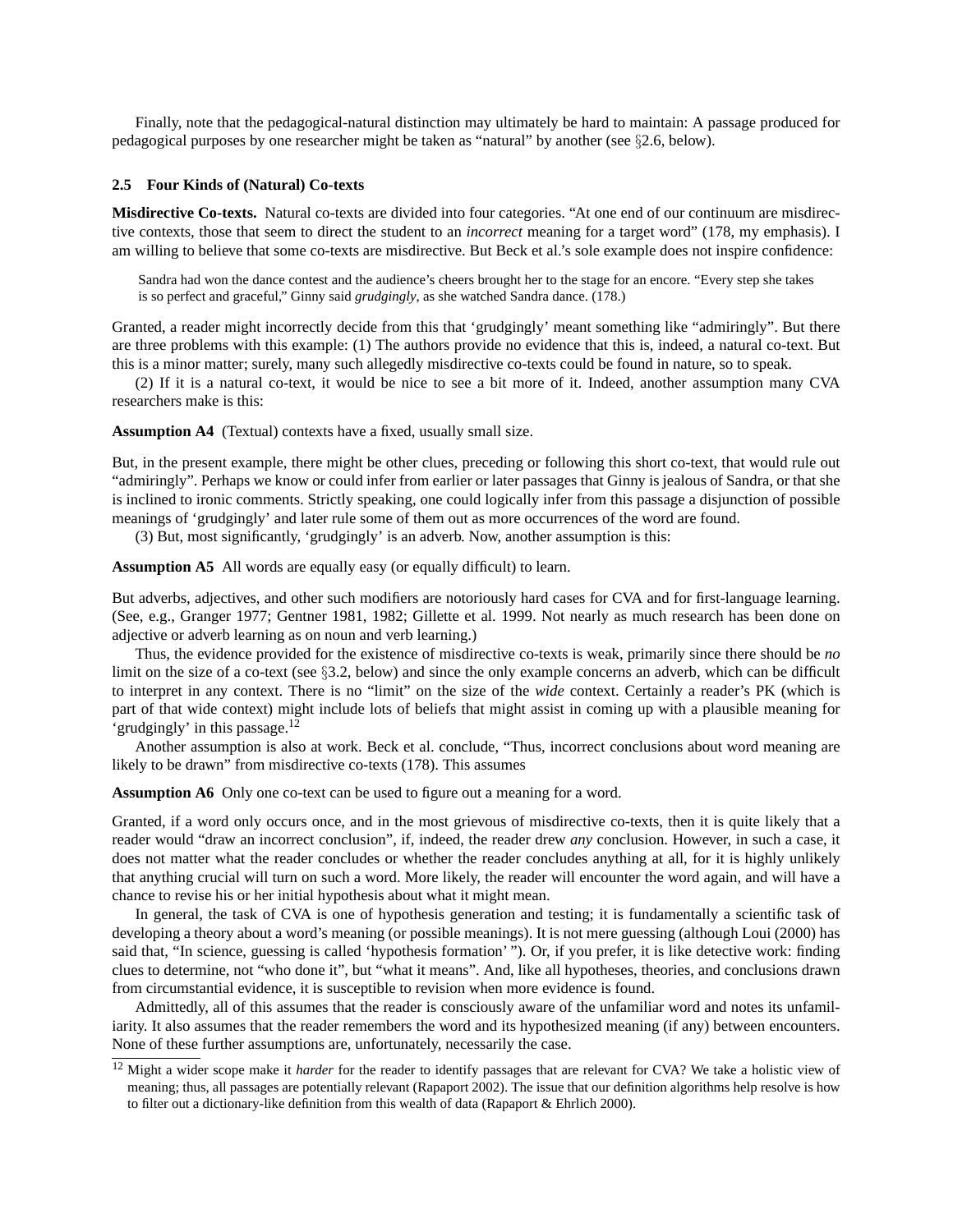**Nondirective Co-texts.** The next category is "nondirective contexts, which seem to be of *no* assistance in directing the reader toward any particular meaning for a word" (178, my emphasis). Here is Beck et al.'s example:

Dan heard the door open and wondered who had arrived. He couldn't make out the voices. Then he recognized the *lumbering* footsteps on the stairs and knew it was Aunt Grace. (178.)

Again, the evidence is underwhelming, and for the same reasons: no evidence of the sole example being natural, no mention of any larger co-text that might provide more clues, and the word is a modifier (this time, an adjective).

Above, I suggested that the reader could ignore a single unfamiliar word in a misdirective text. The same is true of a non-directive text. But could an author use a word uniquely in such a way that it *is* crucial to understanding the text? Yes—authors can do pretty much anything they want. But, in such a case, the author would be assuming that the reader's PK includes the author's intended meaning for that word (again, see Simon 1996: 171, quoted above in §2.1). As a literary conceit, it might be excusable; in expository writing, it would not be.

**Syntactic Manipulation.** But even misdirective and non-directive co-texts (as well as the other categories yet to be explored) are capable of yielding a clue. The technique for squeezing a clue out of any co-text is to syntactically manipulate the co-text to make the unfamiliar word its focus, much as one syntactically manipulates an equation in one unknown to turn it into an equation with the unknown on one side of the equals sign and its "co-text" on the other (cf. Higginbotham 1985, 1989; Rapaport 1986). For example, from the above "misdirective" text, we could infer that, whatever else 'grudgingly' might mean, it could be defined (albeit only vaguely) as "a way of saying something" (and we could list all sorts of such ways, and hypothesize that 'grudgingly' is one of them). Moreover, it could be defined (albeit still vaguely) as "a way of (apparently) praising someone's performance" (and we could list all sorts of such ways, and hypothesize that 'grudgingly' is one of them). I put 'apparently' in parentheses, because some readers, depending on their PK, might realize that sometimes praise can be given reluctantly or ironically, and such readers might hypothesize that 'grudgingly' is that kind of way of praising. Similarly, from the "lumbering" passage, a reader might infer that lumbering is a property of footsteps, or footsteps on stairs, or even a *woman's* footsteps on stairs.<sup>13</sup>

**General Co-texts.** Not all co-texts containing modifiers are mis- or nondirective. The next category is a case in point: "general contexts . . . provide enough information for the reader to place the word in a general category" (178–179):

Joe and Stan arrived at the party at 7 o'clock. By 9:30 the evening seemed to drag for Stan. But Joe really seemed to be having a good time at the party. "I wish I could be as *gregarious* as he is," thought Stan. (129.)

Note that this adjective is contrasted with Stan's attitude. From a contrast, much can be inferred. Indeed, in our research, two of the three adjectives that we have figured out meanings for occur in such contrastive co-texts:<sup>14</sup>

Unlike his brothers, who were noisy, outgoing, and very talkative, Fred was quite *taciturn*. (Dulin 1970.)<sup>15</sup>

Transylvania presents visitors with none of the logistical hurdles encountered in the hardscrabble lands to its east. Trains go almost everywhere, and tickets cost roughly two dollars an hour for first-class travel (first-class Romanian-style, that is, with *tatterdemalion* but comfortably upholstered compartments and equally *tatterdemalion* but solicitous attendants). (Tayler 1997.)<sup>16</sup>

<sup>13</sup> Nation 2001: 235f makes similar points about Beck et al. in general and 'grudgingly', in particular.

<sup>14</sup> The third adjective occurs in a (natural) co-text containing a parallel construction, which is equally useful: "In *The Pity of War* (1998), Ferguson argued that British involvement in World War I was unnecessary, far too costly in lives and money for any advantage gained, and a *Pyrrhic* victory that in many ways contributed to the end of the Empire" (Harsanyi 2003). For our computational analysis of this word in context, see Anger 2003.

<sup>&</sup>lt;sup>15</sup> This is probably not a natural co-text, or else it is what Beck et al. call a "directive" co-text; see footnote 8, above, and the next subsection, below. For our computational analysis of this word in context, see Lammert 2002.

<sup>&</sup>lt;sup>16</sup> For our computational analysis of this word in context, see Schwartzmyer 2004.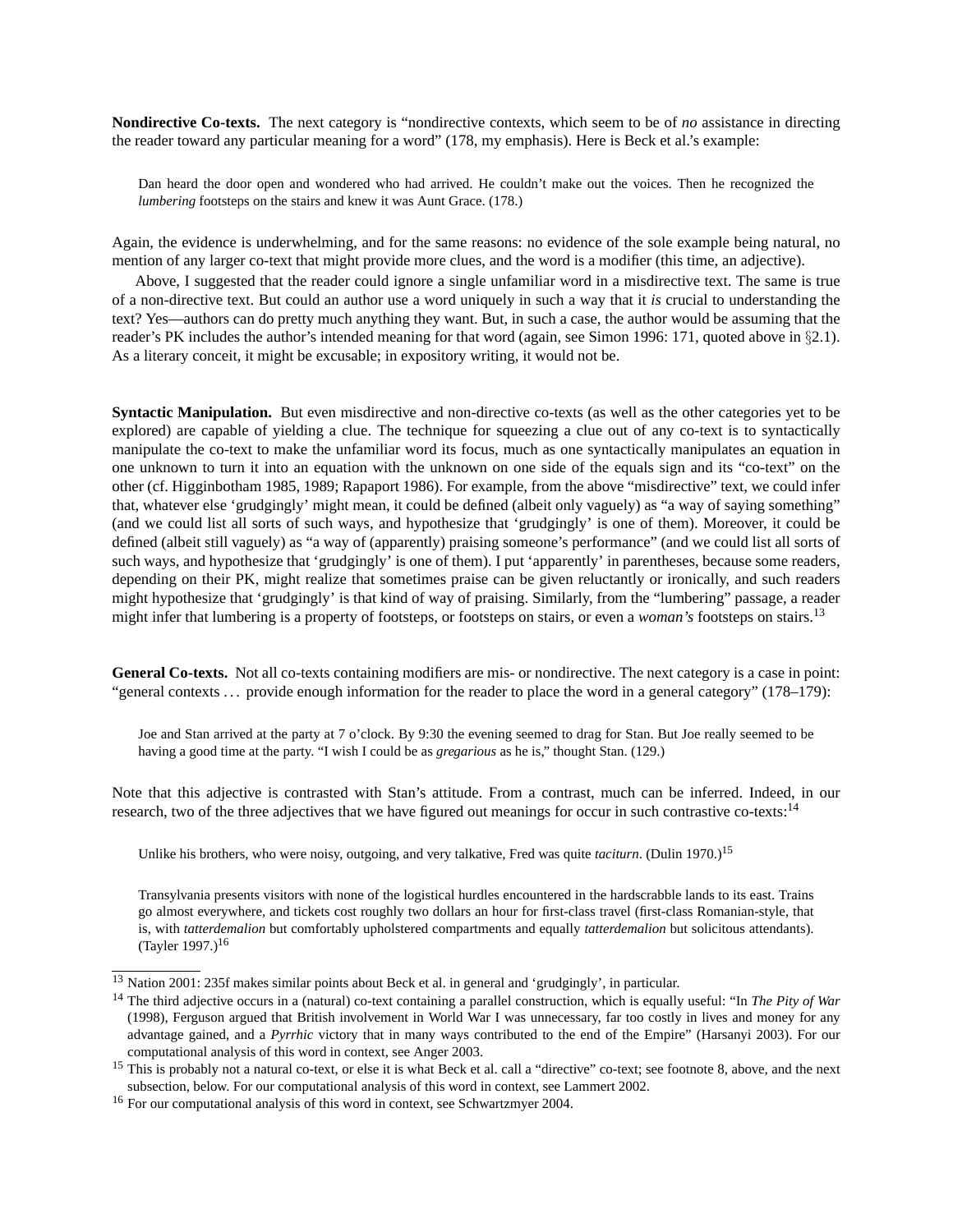**Directive Co-texts.** Beck et al.'s fourth category is "directive contexts, which seem likely to lead the student to a specific, correct meaning for a word" (179). But, here, their example is that of a noun:

When the cat pounced on the dog, he leapt up, yelping, and knocked over a shelf of books. The animals ran past Wendy, tripping her. She cried out and fell to the floor. As the noise and confusion mounted, Mother hollered upstairs, "What's all the *commotion*?" (179.)

Again, it's not clear whether this is a natural co-text. But, more importantly, the fact that it is a noun suggests that it is not so much the co-text that is helpful as it is the fact that it is a noun, which is generally easier to learn than adjectives and adverbs. (Note, too, that this text is longer than the others!)

#### **2.6 CVA, Neologisms, and Cloze-Like Tasks**

Beck et al. conducted an experiment involving subjects who were given passages from basal readers. The researchers "categorized the contexts surrounding target words according to" their four-part "scheme", and they "then blacked out all parts of the target words, except morphemes that were common prefixes or suffixes . . . . Subjects were instructed to read each story and to try to fill in the blanks with the missing words or reasonable synonyms" (179).

Independent of the results, there are several problems with this set-up: (1) The passages may indeed have been found in the "natural" co-text of a basal reader, but were the stories in these anthologies written especially for use in schools, or were they truly natural? (Remember: One reader's natural co-text might be another researcher's pedagogical one; see §2.4.) (2) How large were the surrounding co-texts? Recall that a small co-text might be nondirective or even misdirective, yet a slightly larger one might very well be directive. (3) It is unclear whether the subjects were given any instruction on how to do CVA before the test. Here we find another assumption:

**Assumption A7** CVA "comes naturally", hence needs no training.

Our project, by contrast, is not focused on incidental CVA, but on deliberate CVA,<sup>17</sup> carefully taught and practiced. (4) Another problem arises from the next assumption:

**Assumption A8** Cloze-like tasks are a form of CVA.

A "cloze-like" task involves replacing certain words in a passage with blanks to be filled in. But blacking out a word or asking the subject to fill in a blank is not quite the same task as CVA.

A serious methodological difficulty faces all CVA researchers: If you want to find out if a subject can figure out a meaning for an unknown word from context, you don't want to use a word that the subject knows. You could filter out words (or subjects) by giving a pretest to determine whether the subjects know the test words. But then those who don't know them will have seen them at least once before (during the pretest), which risks contaminating the data. Finding obscure words (in natural co-texts, no less) that are highly unlikely to be known by any subjects is difficult; in any case, one might want to test familiar words. Two remaining alternatives—replace the word with a neologism or a blank—introduce complications: In research that we have done with think-aloud protocols of students doing CVA (reported orally, Kibby et al. 2004), we have found that, when students confront what they believe to be a real (but unknown) word, they focus their attention, thoughts, and efforts on meaning (i.e., what could this word mean?), but when obvious neologisms or blank spaces are used, readers focus on "getting" the word, not on expressing its possible meaning. These tasks are probably related, but they are distinctly different, too.<sup>18</sup> Schatz & Baldwin (1986: 450) also claim that "Using context to guess the meaning of a semantically unfamiliar word is essentially the same as supplying the correct meaning in a cloze task." But this is not the case: In cloze-like tasks, the reader is invited to guess (rather than figure out), and there is a unique, correct answer, whereas, in CVA as we see it, the goal is to figure out a meaning that is sufficient for understanding the passage. (Wolfe 2003 discusses the related problem of inventing names in social science.)

Currently, I have no clever solution to this methodological problem. My preferred technique for now is to use a plausible-sounding neologism (with appropriate affixes) and then to inform the subject that it is a word from another language that might or might not have a single-word counterpart in English, but that in any case the subject's job is to figure out what it might mean, not necessarily find an English synonym, exact or inexact.

 $17$  On this distinction, cf. Hulstijn 2003.

<sup>&</sup>lt;sup>18</sup> I am grateful to my co-researcher, Michael Kibby, for this insight.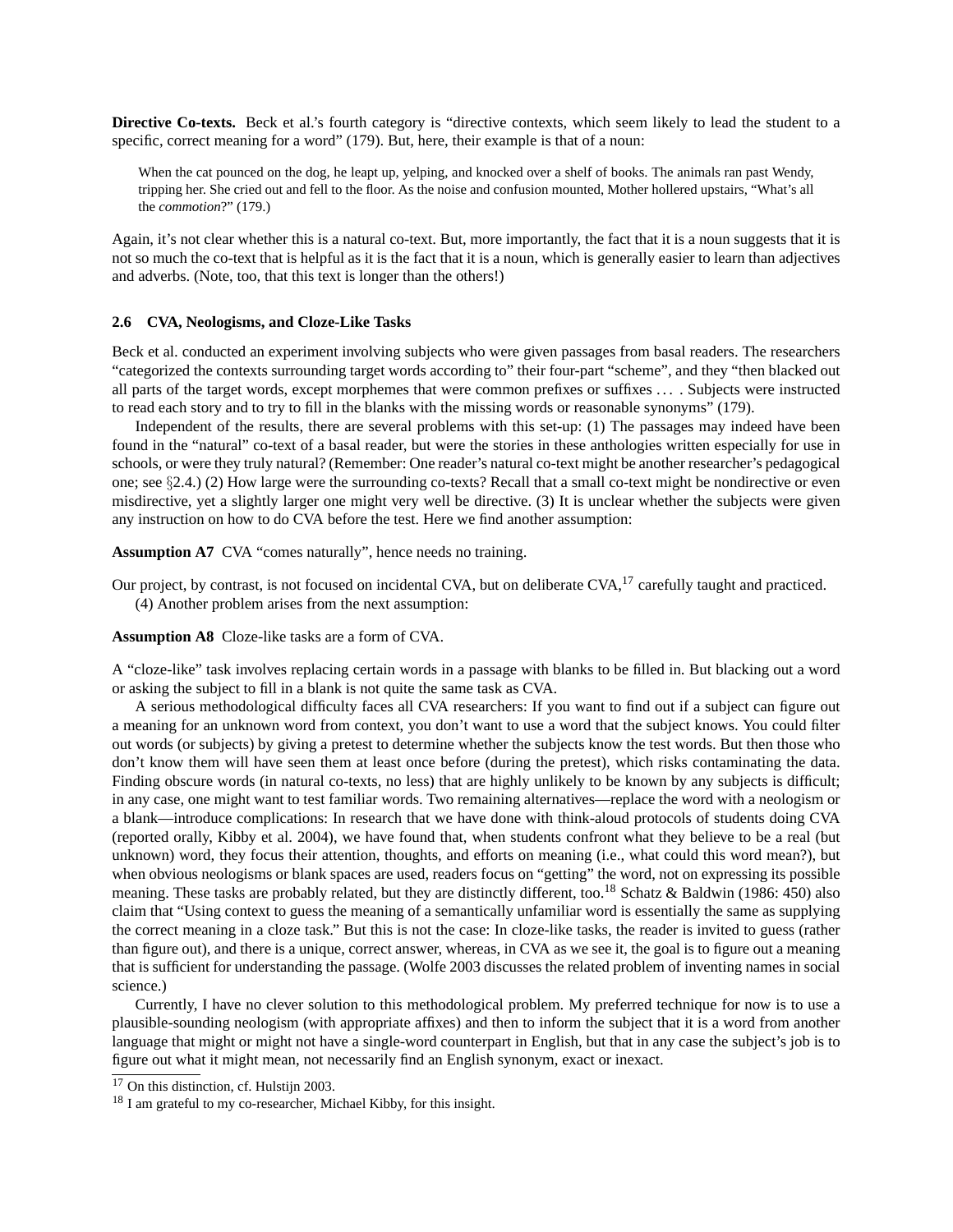#### **2.7 Beck et al.'s Conclusions**

Beck et al. claim that their experiment "clearly support[s] the categorization system" and "suggest[s] that it is precarious to believe that naturally occurring contexts are sufficient, or even generally helpful, in providing clues to promote initial acquisition of a word's meaning" (179). Significantly, however, "Only one subject could identify any word in the misdirective category" (179). This is significant, not because it supports their theory, but for almost the opposite reason: It suggests that CVA *can* be done even with misdirective co-texts, which supports *our* theory, not theirs.

They conclude that "Children most in need of vocabulary development—that is, less skilled readers who are unlikely to add to their vocabularies from outside sources—will receive little benefit from such indirect opportunities to gain information" (180–181). An assumption underlying this conclusion is that:

**Assumption A9** CVA can be of help only in vocabulary acquisition.

But another potential benefit far outweighs this: CVA strategies, if properly taught and practiced, can improve general reading comprehension. This is because the techniques that our computational theory employs and that, we believe, can be taught to readers, are almost exactly the techniques needed for improving reading comprehension: careful, slow reading; careful analysis of the text; a directed search for information useful to computing a meaning; application of relevant PK; application of reasoning for the purpose of extracting information from the text.

## **3 Are Context Clues Unreliable Predictors of Word Meanings?**

Schatz & Baldwin 1986 takes the case against context a giant step further, arguing "that context does not usually provide clues to the meanings of low-frequency words, and that context clues actually inhibit the correct prediction of word meanings just as often as they facilitate them" (440).<sup>19</sup>

#### **3.1 Schatz & Baldwin's Argument**

In summarizing the then-current state of the art, they ironically note that "almost eight decades after the publication of ... [a] classic text [on teaching reading] ..., publishers, teachers, and the authors of reading methods textbooks have essentially the same perception of context as an *efficient* mechanism for inferring word meanings" (440, my emphasis). Given their rhetoric, the underlying assumption here appears to be:

**Assumption A10** CVA is *not* an efficient mechanism for inferring word meanings.

Their argument seems to be roughly the following:

*Textual* context can't help you figure out "the" correct meaning of an unfamiliar word. Therefore, CVA is not "an effective strategy for inferring word meanings". (440)

In contrast, I am arguing in this paper that:

*Wide* context *can* help you figure out *a* meaning for an unfamiliar word. Therefore, CVA *is* an effective strategy for inferring (better: figuring out, or computing) word meanings.

As with Beck et al., note that the issue concerns the *purpose* of CVA. Insofar as its purpose is thought of as getting "the correct meaning", it is ineffective. But insofar as its purpose is seen to be getting a meaning sufficient for understanding the passage in which the unfamiliar word occurs, it can be quite effective, even with an allegedly "misdirective" co-text.

Perhaps CVA is thought to be too magical, or perhaps too much is expected of it. Schatz & Baldwin claim that, "According to the current research literature, context clues should help readers to infer the meanings of . . . [unfamiliar] words . . . *without the need for readers to interrupt the reading act* with diversions to . . . dictionaries, or other external sources of information" (441, my emphasis). This could only be the case if CVA were completely unconscious and immediate, as if one could read a passage with an unfamiliar word and instantaneously come to know what it means.<sup>20</sup> In contrast, our theory requires interruption—not to access external sources—but for conscious, deliberate analysis of

<sup>&</sup>lt;sup>19</sup> All page references in this section will be to Schatz & Baldwin 1986, unless otherwise noted.

<sup>&</sup>lt;sup>20</sup> This *may* hold for "incidental" CVA (Nagy et al. 1985), but not for "deliberate" CVA.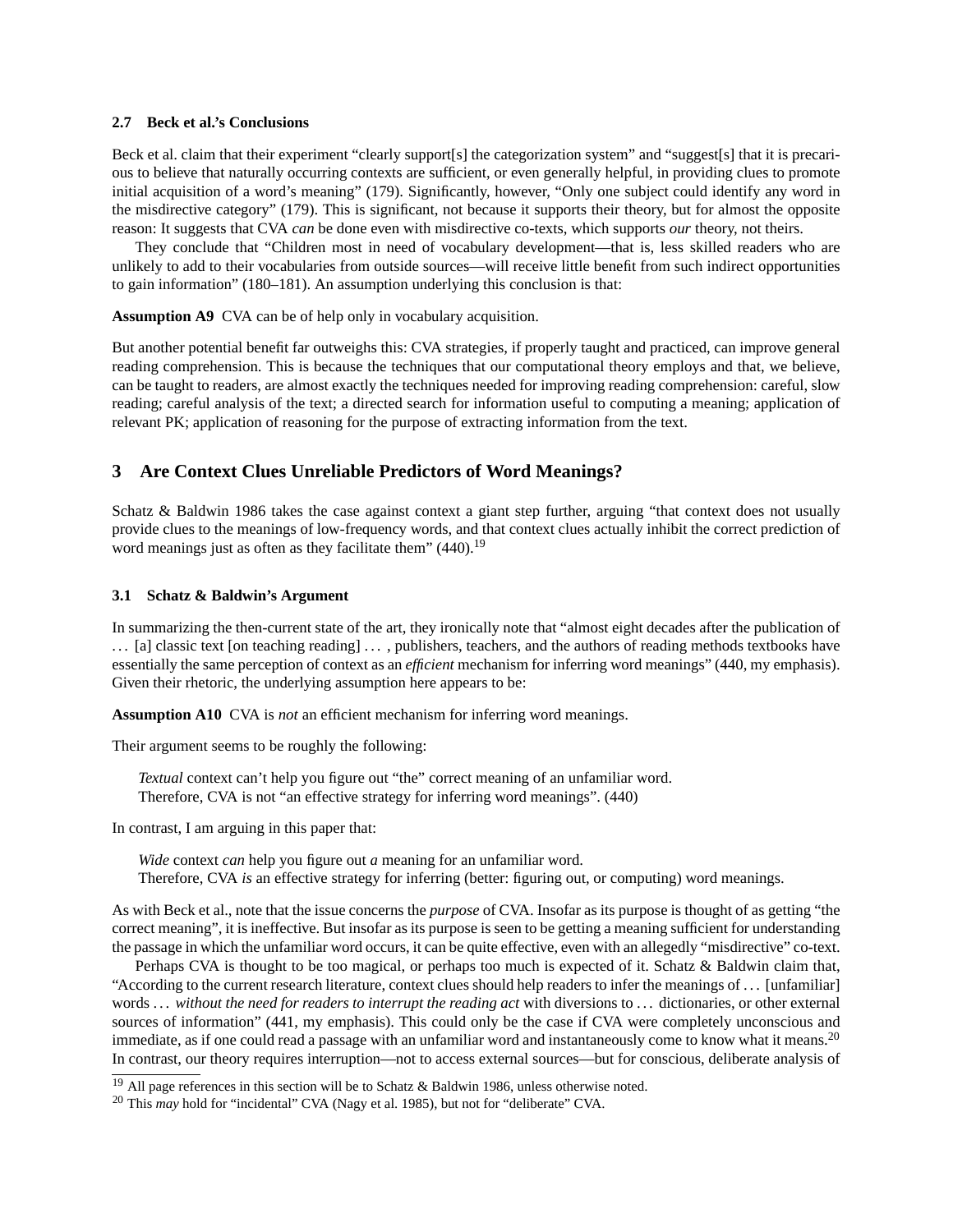the passage. Computer models that appear to work instantaneously are actually doing quite a lot of active processing, which a human reader would need much more time for.

In any case, stopping to consult a dictionary does not suffice. With the exception of learner's dictionaries designed primarily for ESL audiences, most dictionaries are notoriously difficult to use and their definitions notoriously difficult to interpret (Miller 1985, 1986). More importantly, *CVA needs to be applied to the task of understanding a dictionary definition itself*, which is, after all, merely one more co-text containing the unfamiliar word (Schwartz 1988: 111). Indeed, CVA is the base case of a recursion one of whose recursive clauses is "look it up in a dictionary". An anecdote might illustrate: My 8-year-old son was reading a book and asked me what a certain word meant. I asked him to read the entire sentence (i.e., to give me the word's co-text). It turned out that the sentence was a definition of the word, but he didn't realize that; he needed to do CVA on this defining context.

#### **3.2 Schatz & Baldwin's Methodology**

Schatz & Baldwin offer the results of several experiments to support their claims. As with Beck et al.'s experiments, there are a number of apparent problems with their methodology.

**Nouns and Verbs vs. Modifiers.** Their first experiment took 25 "natural" passages from novels, selected according to an algorithm that randomly produced passages containing low-frequency words. But consider some of the words they chose (442): 'cogently', 'cozened', 'ignominiously', 'imperious', 'inexorable', 'perambulating', 'recondite', 'salient'. Note that four (or 50%) are adjectives, two (25%) are adverbs, one (12.5%) is a verb ('cozened'), and one ('perambulating') might be either a verb or an adjective, depending on the co-text. These are only "examples"; we are not given a full list of words, nor told whether these statistics are representative of the full sample. But, if they are, then fully 75% of the unfamiliar words are modifiers, known to be among the most difficult of words to learn meanings for. Schatz & Baldwin's example passages consist of an adverb ('ruefully'), three adjectives ('glib', 'pragmatic', 'waning'), and four nouns ('yoke', 'coelum', 'dearth', 'ameliorating'). This brings the statistics to around 67% for adjectives and adverbs, 27% for nouns, and 6% for verbs (not counting 'perambulating'). Of these, two of the nouns ('dearth', 'ameliorating') are presented as examples of words occurring in "facilitative" co-texts (448). Their example of a "confounding" co-text is for an adjective ('waning').

These examples raise more questions than they answer: What were the actual percentages of modifiers vs. nouns and verbs? Which lexical categories were hardest to determine meanings for? How do facilitative and confounding contexts correlate with lexical category? Schatz & Baldwin observe that, among "potential limitations" of their experiments, "a larger sample of words would certainly be desirable" but that their selection of "70 items . . . offer[s] a larger and more representative sample than most studies of context clues" (449). But a representative sample of what? Of co-texts? Or of words? The sort of representativeness that is needed should (also) be a function of the variety of lexical category. What would happen with natural co-texts of, say, all four of Beck et al.'s categories with nouns, verbs, adjectives, and adverbs in each such co-text (i.e., 16 possible types of co-text)? Schatz & Baldwin's (and Beck et al.'s) resultsmay say more about the difficulty of learning meanings for modifiers than they do about weaknesses of contexts.

**CVA vs. Word-Sense Disambiguation.** It should be noted, moreover, that, in two of Schatz & Baldwin's experiments, subjects were *not* involved in the task of CVA. Rather, they were doing a related—but distinct—task known as "wordsense disambiguation" (WSD; Ide & Veronis 1998). The CVA task is to figure out a word's meaning "from scratch". The WSD task is to choose a meaning for a word from a list of given meanings; typically, the word is polysemous, and all items on the list are possible meanings for the word in different contexts. Thus, WSD is a multiple-choice test, whereas CVA is an essay question.<sup>21</sup> In Schatz & Baldwin's experiment, all that the subjects had to do was to replace the unfamiliar word with each multiple-choice meaning-candidate (each of which was a proposed one-word synonym) and see which of those five possible meanings fit better; no real CVA was needed.

In the third experiment, real CVA was being tested. However, assumption A3 (about correct meanings) raises its head: "we were interested only in full denotative meanings or accurate synonyms" (446). There is no reason to believe or to expect that CVA will typically be able to deliver on such a challenge. But neither is there any reason to demand such high standards, and, once this constraint is relaxed, CVA can be seen to be a useful tool for vocabulary acquisition and general reading comprehension.

<sup>21</sup> Ellen Prince, personal communication.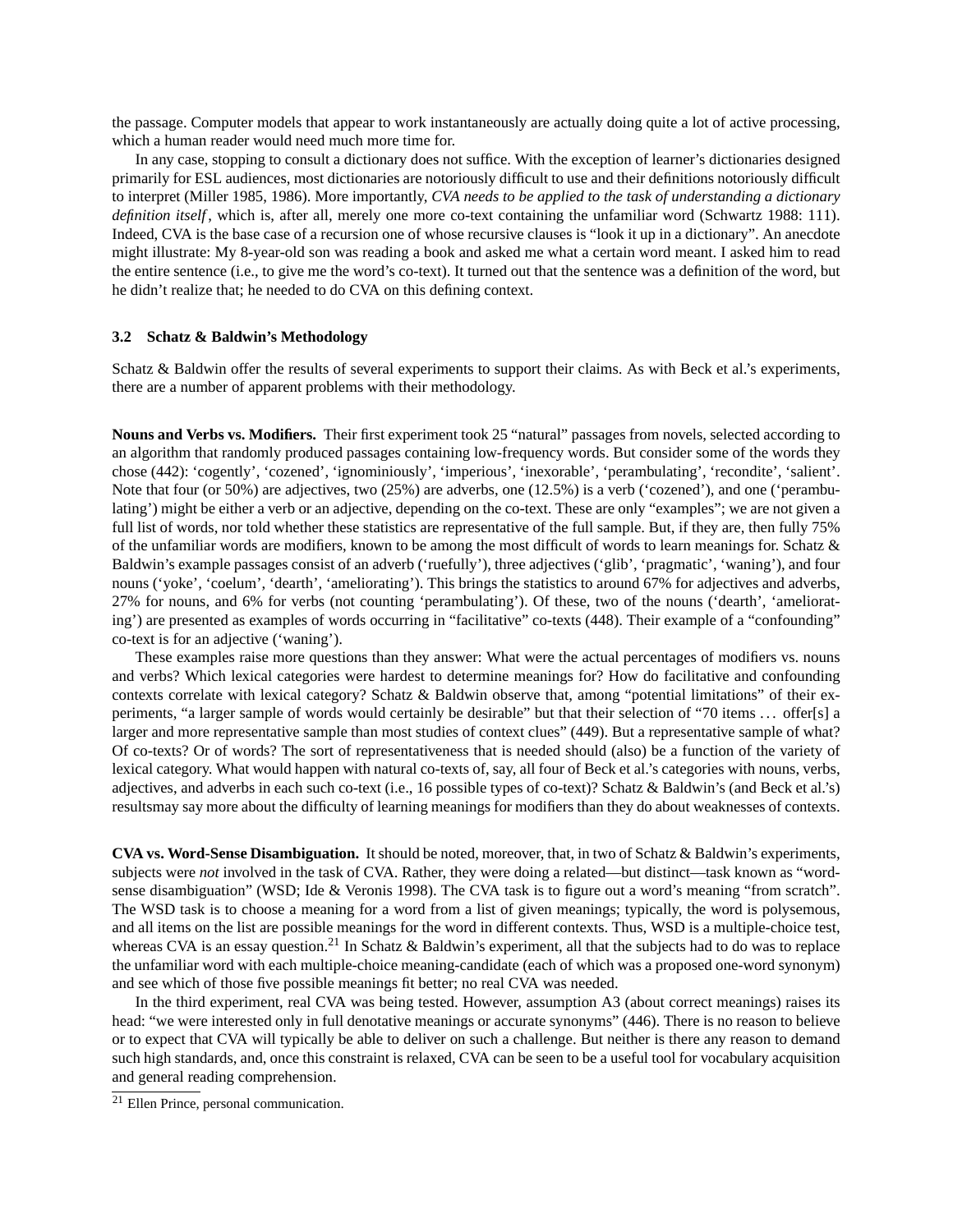**Space and Time Limits.** Another issue concerns the size of the co-text. The smaller the co-text, the less chance there is of figuring out a meaning, for the simple reason that there will be a minimum of textual clues. The larger the co-text, the greater the chance, for the simple reason that a large enough co-text might actually include a definition of the word! (Recall from §3.1, however, that CVA needs to be applied even in the case of an explicit definition!)

What is a reasonable size for a co-text? Our methodology has been to start small and work "outwards" to preceding and succeeding passages, until enough co-text is provided to enable successful CVA. (Here, of course, 'successful' only means being able to figure out *a* meaning enabling the reader to understand enough of the passage to continue reading; it does *not* mean figuring out "the correct meaning of" the word.) This models what readers can do when faced with an unfamiliar word in normal reading: They are free to examine the rest of the text for possible clues. In contrast, Schatz & Baldwin limited their co-text size to 3 sentences (typically, the preceding sentence, the sentence containing the unfamiliar word, and the succeeding sentence). This is arbitrary and too small. An inability to do CVA from such a limited co-text shows at most that such co-texts are too small, not that CVA is unhelpful.

Yet another issue concerns time limits. Schatz & Baldwin do not tell us what limits were set, but do observe that "All students finished in the allotted time" (443). But real-life CVA has no time limits (other than self-imposed ones), and CVA might extend over a long period of time, as different texts are read.

**Teaching CVA Techniques.** Finally, there was no prior training in how to use CVA: "we did not control for the subjects' formal knowledge of how to use context clues" (449). Their finding "that students either could not or chose not to use context to infer the meanings of unknown words" (444) ignores the possibilities that the students did not know that they *could* use context or that they did not know *how* to. Granted, "incidental" (or unconscious) CVA is something that we all do; there appears to be no other explanation for how we learn most of our vocabulary (Nagy and colleagues 1984, 1985, 1987). But "deliberate" (or conscious) CVA is a skill that, while it may come naturally to some, can—and needs—to be taught, modeled, and practiced.

Thus, Schatz & Baldwin's conclusion that "context is an ineffective or little-used strategy for helping students infer the meanings of low-frequency words" (446) might only be true for untrained readers. It remains an open question whether proper training in CVA can make it effective and can add it to the reader's arsenal of techniques for improving reading comprehension (though there is some positive evidence; see Fukkink & De Glopper 1998, Kuhn & Stahl 1998, Swanborn & De Glopper 1999, Baumann et al. 2002). Schatz & Baldwin disagree:

It is possible that if the subjects had been given adequate training in using context clues, the context groups in these experiments might have performed better. We think such a result would be unlikely because the subjects were normal, fairly sophisticated senior high school students. If students don't have contextual skills by this point in time, they probably are not going to get them at all. (449.)

Assumption A7 (that CVA needs no training) is at work again. But students are not going to get "contextual skills" if they are not shown the possibility of getting them. Moreover, the widespread need for, and success of, critical thinking courses—not only at the high school level, but also in post-secondary education—strongly suggests that students need to, and can, be educated on these matters.

#### **3.3 Three Questions about CVA**

In their general-discussion section, Schatz & Baldwin raise three questions (447; emphasis in original):

(1) "Do traditional context clues occur with sufficient frequency to justify them as a major element of reading instruction?" This is irrelevant *if* CVA can be shown to foster good reading comprehension and critical-thinking skills. For clues need not occur frequently in order for the techniques for using them to be useful general skills. We believe that CVA can foster improved reading comprehension, but much more research is needed. Our answer to Schatz & Baldwin's first question is this: Traditional context clues do occur and—augmented by the reader's PK and training in CVA techniques for developing revisable hypotheses about an unfamiliar word's meaning—are justified as a major element of reading instruction.

(2) "Does context *usually* provide accurate clues to the denotations and connotations of low-frequency words?" This is also irrelevant under our conception of CVA: We are not interested in "accuracy". Moreover, a "denotation" (in the sense of an external referent of a word) is best provided by demonstration or by a graphic illustration, and a "connotation" (in the sense of an association of the unfamiliar word with other (familiar) words) is not conducive to the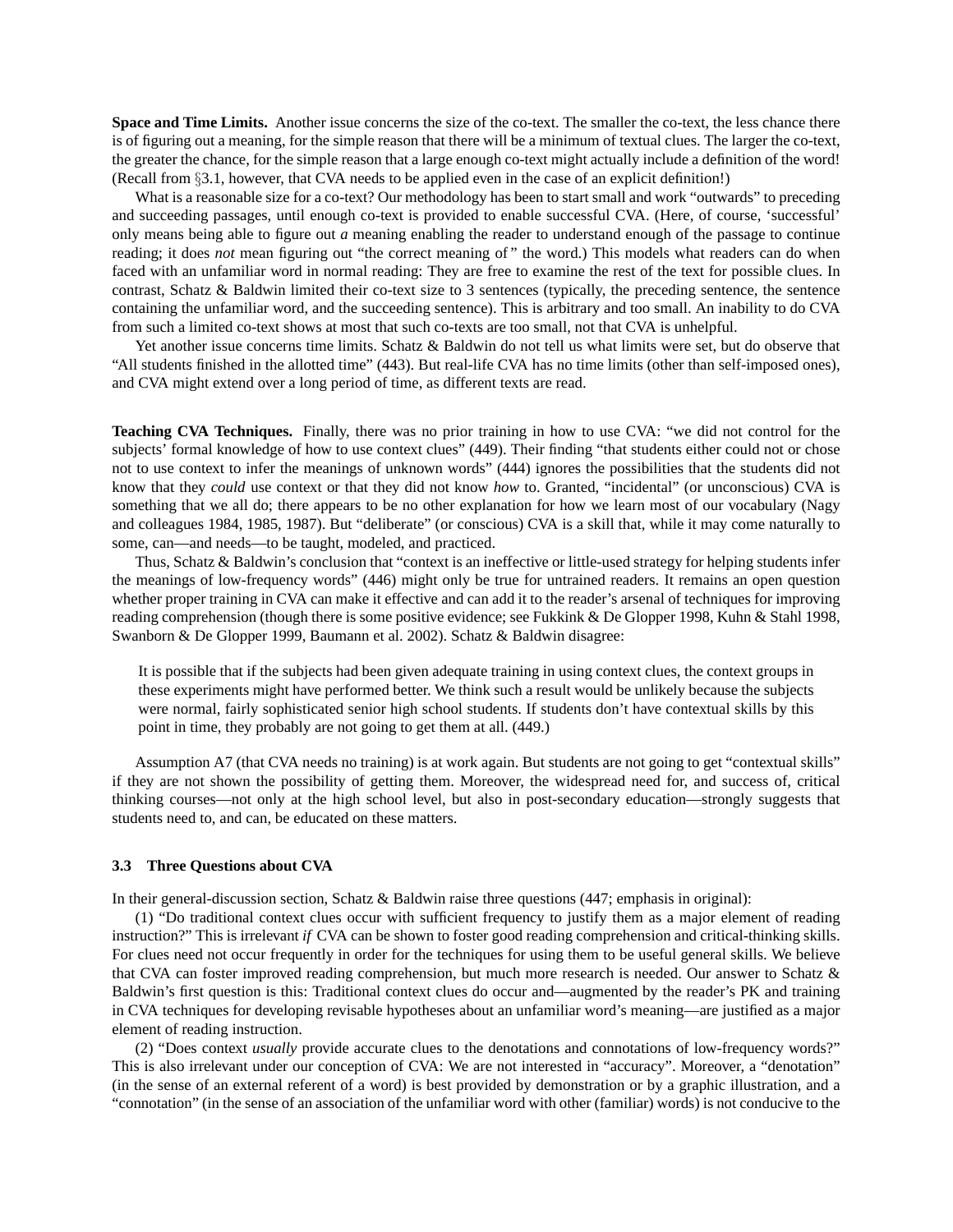sort of "accuracy" that Schatz & Baldwin (or Beck et al.) seem to have in mind. Our answer to this question is similar to our answer to the first: Context *can* provide clues to revisable hypotheses about an unfamiliar word's meaning.

(3) Are "difficult words in naturally occurring prose . . . usually amenable to such analysis"? Our theory holds that such words are always amenable to yielding at least some information about their meaning, as discussed in §2.5 ("Syntactic Manipulation"), above.

## **4 Conclusions: A Positive Theory of Computational CVA**

Progress is often made by questioning assumptions (Rapaport 1982). This essay has questioned the assumptions underlying Beck et al.'s and Schatz & Baldwin's arguments and experiments that challenge CVA. Their papers are best read as asserting that, *given those assumptions*, CVA is not as beneficial as some researchers claim it is. We conclude by presenting our theory's contrasting beliefs. Readers interested in the details of our computational implementation and algorithm-based curriculum project are directed to Rapaport & Ehrlich 2000 and Rapaport & Kibby 2002.

**B1** Every context can give some clue (albeit only minimal) to a word's meaning.

More precisely: For every textual context *C*, and for every word  $w$  in  $C$ ,  $w$  has a meaning in  $C$  (at the very least, its "algebraic" meaning obtained by rephrasing *C* to make *w* the subject). But *w* will also have a meaning that is partly determined by the reader *R* (and his or her accessible PK). And, since the reader's PK may be time-dependent, we need to add "at time *t*" to this formulation. Thus, for every  $w, C, R, t$ , if  $w$  is in  $C$ , and  $R$  reads  $C$  at  $t$ , then  $w$  has a meaning in *C* for *R* at *t*. And, of course, none of the meanings that *w* has for *R* is necessarily "the" meaning (in either a dictionary sense or that of a reading teacher).

- **B2** The surrounding textual context of a word (its co-text) gives clues to a word's meaning that must be supplemented by the reader's PK in order for a meaning to be figured out (i.e., computed).
	- **Corollary B2.1** There is no such thing as a "good" or "bad" co-text *simpliciter* (or a "misdirective", "nondirective", "general", or "directive" co-text, either); the value of a co-text depends on the reader's PK and ability to use clues and PK together.
- **B3** CVA is distinct from cloze-like tasks.
- **B4** Co-texts can be as small as a phrase or as large as an entire book;<sup>22</sup> there are no arbitrary limits.
- **B5** Many contexts may be required before CVA can "asymptotically" approach a "stable" meaning for a word.
- **B6** A word does not have a unique meaning, even in directive and pedagogical contexts.
- **B7** A word does not have a (single) correct meaning, not even in directive and pedagogical contexts.

**Alternative B7.1** A word does not *need* a correct meaning (nor does any such correct meaning need to be understood) in order for a reader to be able to understand the word (in context).

**Corollary B7.2** Even a familiar and well-known word can acquire a new meaning in a new context.

In fact, each new *C* and each new *R* can yield a new meaning, so meanings are continually being extended. (This often happens when words are used metaphorically; cf. Budiu & Anderson 2001, Rapaport forthcoming.)

- **B8** Some words are harder to figure out meanings for than others (nouns are easiest, verbs a bit harder, modifiers the hardest).
- **B9** CVA is an efficient method for inferring word meanings.

**B10** CVA can improve general reading comprehension.

**B11** CVA can (and should) be taught.<sup>23</sup>

<sup>&</sup>lt;sup>22</sup> Cf. Quine 1951: "The unit of empirical significance is the whole of science." See also Rapaport 2002.

<sup>&</sup>lt;sup>23</sup> I am grateful to Albert Goldfain, Michael W. Kibby, Jean-Pierre Koenig, Shakthi Poornima, Stuart C. Shapiro, and the members of the SNePS Research Group for comments and advice on earlier drafts.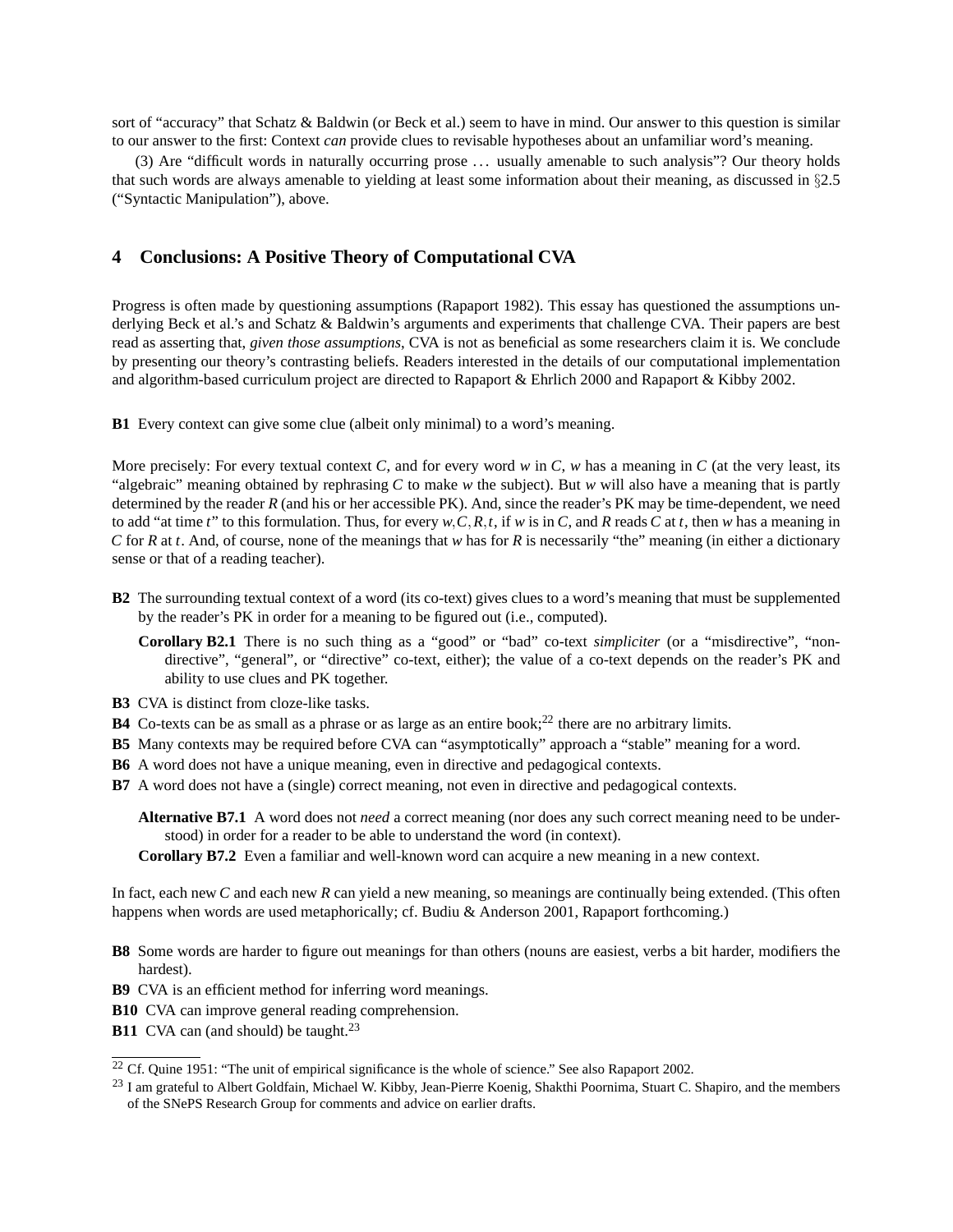## **References**

- Anderson, R.C. (1984), "Role of the Reader's Schema in Comprehension, Learning, and Memory", in R.C. Anderson et al. (eds.), *Learning to Read in American Schools* (Erlbaum): 243–257.
- Anger, B. (2003), "Understanding It All: Defining 'Pyrrhic Victory' from Context"
- [http://www.cse.buffalo.edu/∼rapaport/CVA/Pyrrhic/Pyrrhic-Victory-Report.pdf].
- Baumann, J.F.; Edwards, E.C.; Front, G.; Tereshinski, C.A.; Kame'enui, E.J.; & Olejnik, S. (2002), "Teaching Morphemic and Contextual Analysis to Fifth-Grade Students", *Reading Res. Qtly.* 37: 150–176.
- Budiu, R. & Anderson, J.R. (2001), "Word Learning in Context: Metaphors and Neologisms", *Tech. Rep. CMU-CS-01-147* (Carnegie Mellon Univ., School of Comp. Sci.).
- Beck, I.L.; McKeown, M.G.; & McCaslin, E.S. (1983), "Vocabulary Development: All Contexts Are Not Created Equal", *Elementary School Journal* 83: 177–181.
- Brown, G., & Yule, G. (1983), *Discourse Analysis* (Cambridge Univ. Press).
- Clarke, D.F., & Nation, I.S.P. (1980), "Guessing the Meanings of Words from Context", *System* 8: 211–220.
- Cunningham, A.E., & Stanovich, K.E. (1998), "What Reading Does for the Mind", *American Educator* (Spring/Summer): 1–8.
- Dulin, K.L. (1969), "New Research on Context Clues", *J. Reading* 13: 33–38, 53.
- Dulin, K.L. (1970), "Using Context Clues in Word Recognition and Comprehension", *Reading Teacher* 23: 440–445, 469.
- Ehrlich, K. (1995), "Automatic Vocabulary Expansion through Narrative Context", *Tech. Rep. 95-09* (SUNY Buffalo Comp. Sci.).
- Ehrlich, K. (2004), "Default Reasoning Using Monotonic Logic", *Proc. 15th Midwest AI & Cog. Sci. Conf.*: 48–54.
- Ehrlich, K., & Rapaport, W.J. (1997), "A Computational Theory of Vocabulary Expansion", *Proc. 19th Annual Conf. Cog. Sci. Soc.* (Erlbaum): 205–210.
- Ehrlich, K., & Rapaport, W.J. (2004), "A Cycle of Learning: Human and Artificial Contextual Vocabulary Acquisition", *Proc. 26th Annual Conf. Cog. Sci. Soc.* (Erlbaum, 2005): 1555.
- Fukkink, R.G., & De Glopper, K. (1998), "Effects of Instruction in Deriving Word Meaning from Context", *Rev. Ed. Res.* 68: 450–458.
- Garnham, A., & Oakhill, J. (1990), "Mental Models as Contexts for Interpreting Texts", *J. Semantics* 7: 379–393.
- Gentner, D. (1981), "Some Interesting Differences between Verbs and Nouns", *Cogn. & Brain Theory* 4: 161–178.
- Gentner, D. (1982), "Why Nouns Are Learned before Verbs", in S.A. Kuczaj (ed.), *Language Development: Vol. 2* (Erlbaum): 301–334.
- Gillette, J.; Gleitman, H.; Gleitman, L.; & Lederer, A. (1999), "Human Simulations of Vocabulary Learning", *Cogn.* 73: 135–176.
- Granger, R.H. (1977), "Foul-Up: A Program that Figures Out Meanings of Words from Context", *Proc. IJCAI-77)*: 67–68.
- Haastrup, K. (1991), *Lexical Inferencing Procedures or Talking about Words* (Gunter Narr Verlag Tubingen). ¨
- Harsanyi, D. (2003), "The Old Order", *Nat'l. Rev.* (May 5): 45–46.
- Higginbotham, J. (1985), "On Semantics", in E. Lepore (ed.), *New Directions in Semantics* (Academic, 1987): 1–54.

Higginbotham, J. (1989), "Elucidations of Meaning", *Ling. & Phil.* 12: 465–517.

- Hirsch, Jr., E.D. (1987), *Cultural Literacy* (Houghton Mifflin).
- Hirsch, Jr., E.D. (2003), "Reading Comprehension Requires Knowledge—of Words and of the World", *American Educator* 27 (Spring): 10–13, 16–22, 28–29, 48.
- Hobbs, J.R. (1990), *Literature and Cognition* (Stanford, CA: CSLI).
- Hobbs, J.R.; Stickel, M.; Appelt, D.; & Martin, P. (1993), "Interpretation as Abduction", *Artif. Intell.* 63: 69–142.
- Hulstijn, J.H. (2003), "Incidental and Intentional Learning", in C.J. Doughty & M.H. Long (eds.), *Handbook of Second Language Acquisition* (Blackwell): 349–381.
- Ide, N.M., & Veronis, J. (eds.) (1998), Special Issue on Word Sense Disambiguation, *Comp. Ling.* 24(1).
- Johnson-Laird, P.N. (1983), *Mental Models* (Harvard Univ. Press).
- Johnson-Laird, P.N. (1987), "The Mental Representation of the Meanings of Words", *Cogn.* 25: 189–211.
- Kibby, M.W.; Rapaport, W.J.; & Wieland, K.M. (2004), "Helping Students Apply Reasoning to Gaining Word Meanings from Context: Application of AI and Verbal Protocol Data to Curriculum Design", *49th Annual Conv. Int'l. Reading Assoc.*.
- Kuhn, M.R., & Stahl, S.A. (1998), "Teaching Children to Learn Word Meanings from Context", *J. Lit. Res.* 30(1): 119–138.
- Lakoff, G. (1987), *Women, Fire, and Dangerous Things* (Univ. Chicago Press).
- Lammert, A. (2002), "Defining Adjectives through Contextual Vocabulary Acquisition",
- [http://adamlammert.com/school/cva/cva report.pdf].
- Lenat, D.B. (1995), "CYC", *CACM* 38(11): 33–38.
- Loui, M.C. (2000), "Teaching Students to Dream", [http://wocket.csl.uiuc.edu/∼loui/gtc00.html].
- Miller, G.A. (1985), "Dictionaries of the Mind", *Proc. 23rd Annual Meeting Assoc. Comp. Ling.*: 305–314.
- Miller, G.A. (1986), "Dictionaries in the Mind", *Lang. & Cog. Procs.* 1: 171–185.
- Murphy, J. (2000), *The Power of Your Subconscious Mind, Rev. Ed.* (Bantam).

Nagy, W.E., & Anderson, R.C. (1984), "How Many Words Are There in Printed School English?", *Reading Res. Qtly.* 19: 304–330.